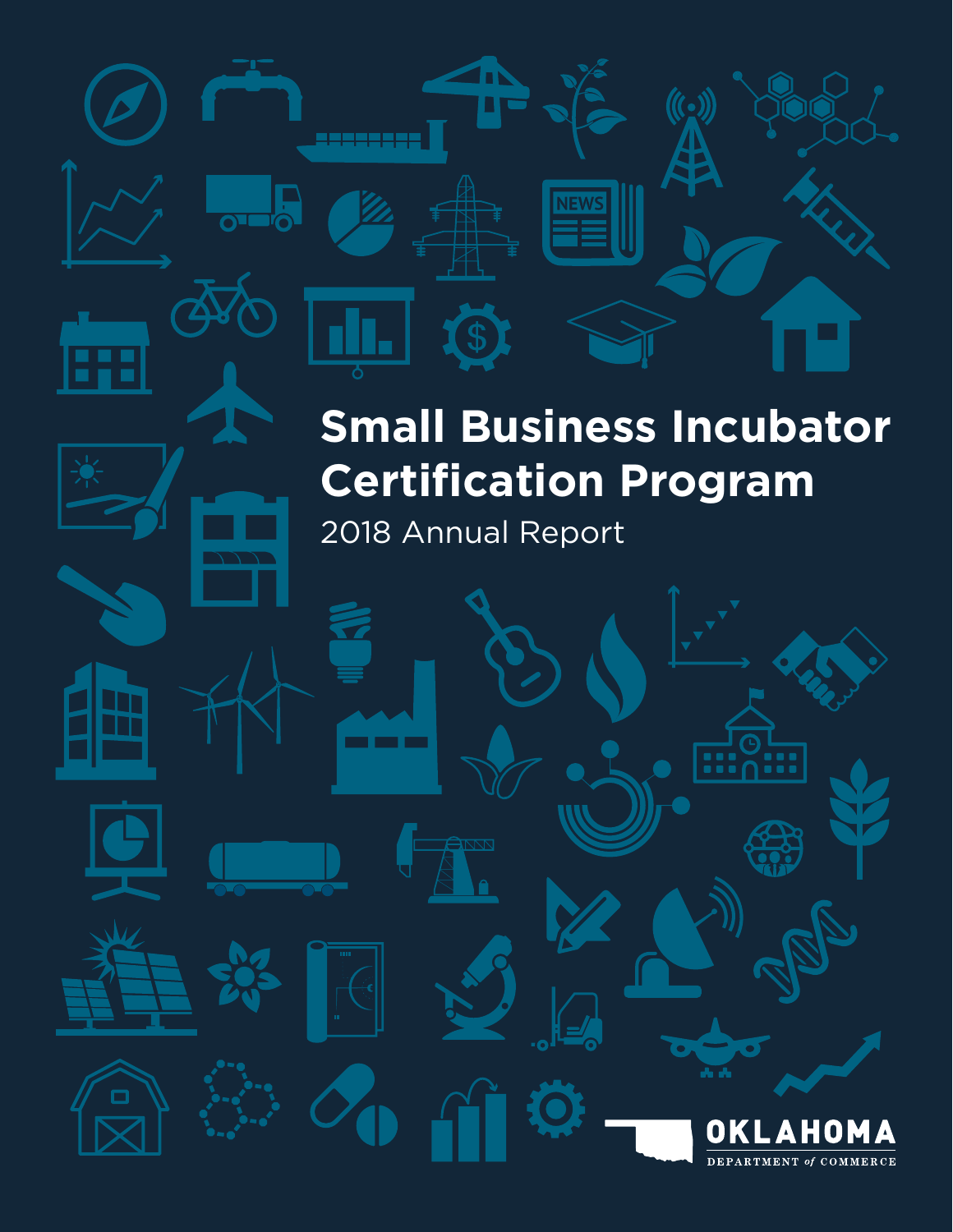# **Incubator Certification Program Overview**

Business incubators nurture the development of entrepreneurial companies, helping them survive and grow during the start-up period, when they are most vulnerable. These programs provide their client companies with business support services and resources tailored to young firms. The most common goals of incubation programs are creating jobs in a community, enhancing a community's entrepreneurial climate, retaining businesses in a community, building or accelerating growth in a local industry, and diversifying local economies.

Incubators vary in the way they deliver their services, in their organizational structure and in the types of clients they serve. As they are highly adaptable, incubators have differing goals, including diversifying rural economies, providing employment for and increasing wealth of depressed inner cities, and transferring technology from universities and major corporations. Incubator clients are often at the forefront of developing new and innovative technologies – creating products and services that improve the quality of our lives in communities around the world.

The earliest incubation programs focused on a variety of technology companies or on a combination of light industrial, technology and service firms – today referred to as mixed-use incubators. However, in more recent years, new incubators have emerged targeting industries such as food processing, medical technologies, space and ceramics technologies, arts and crafts, and software development. Incubator sponsors have also targeted programs to support microenterprise creation, the needs of women and minorities, environmental endeavors and telecommunications.

A business incubator's main goal is to produce successful firms that will leave the program financially viable and freestanding, usually in two to three years. These incubator graduates have the potential to create jobs, revitalize neighborhoods, commercialize new technologies, and strengthen local and national economies. Typically, 30 percent of incubator clients graduate each year.

## **Oklahoma Business Incubators**

In 1988, the Oklahoma Legislature passed the Oklahoma Small Business Incubators Incentives Act. The Act enables the tenants of a certified incubator facility to be exempt from state tax liability on income earned as a result of occupancy for up to five years. In 2001, the Legislature amended "the Act" to extend the tenant's tax exemption from five to 10 years. The exemption remains in effect after the tenant is no longer an occupant in an incubator. In order to qualify for the tax exemption from the sixth through the 10th year, the tenant must make at least 75 percent of its gross sales to out-of-state buyers, to buyers located within the state if the product or service is resold to an out-of-state customer, or to the federal government. In addition, the Act enables the sponsor of a certified incubator facility to be exempt from Oklahoma income taxes for a period of 10 years.

Since the inception of the Act, the State of Oklahoma has benefited from increased revenues and increases in the number of start-up and expanding small businesses. These businesses have created jobs and enhanced economic activity in the Oklahoma communities in which they are located.

## **Oklahoma Business Incubator Association**

The Oklahoma Business Incubator Association (OkBIA) was formed more than 20 years ago. The purpose of the OkBIA is to provide information, networking, guidance and assistance to incubator operators, as well as to work with the Legislature to promote and benefit business incubators and tenants.

## **Standards for Success**

The International Business Innovation Association's (INBIA) developed a set of industry guidelines to help incubator managers better serve their clients. INBIA research has consistently shown that incubation programs that adhere to the principles and best practices of successful business incubation generally outperform those that do not. The following industry guidelines are replicable and broadly applicable to incubation programs around the world, regardless of their focus or mission.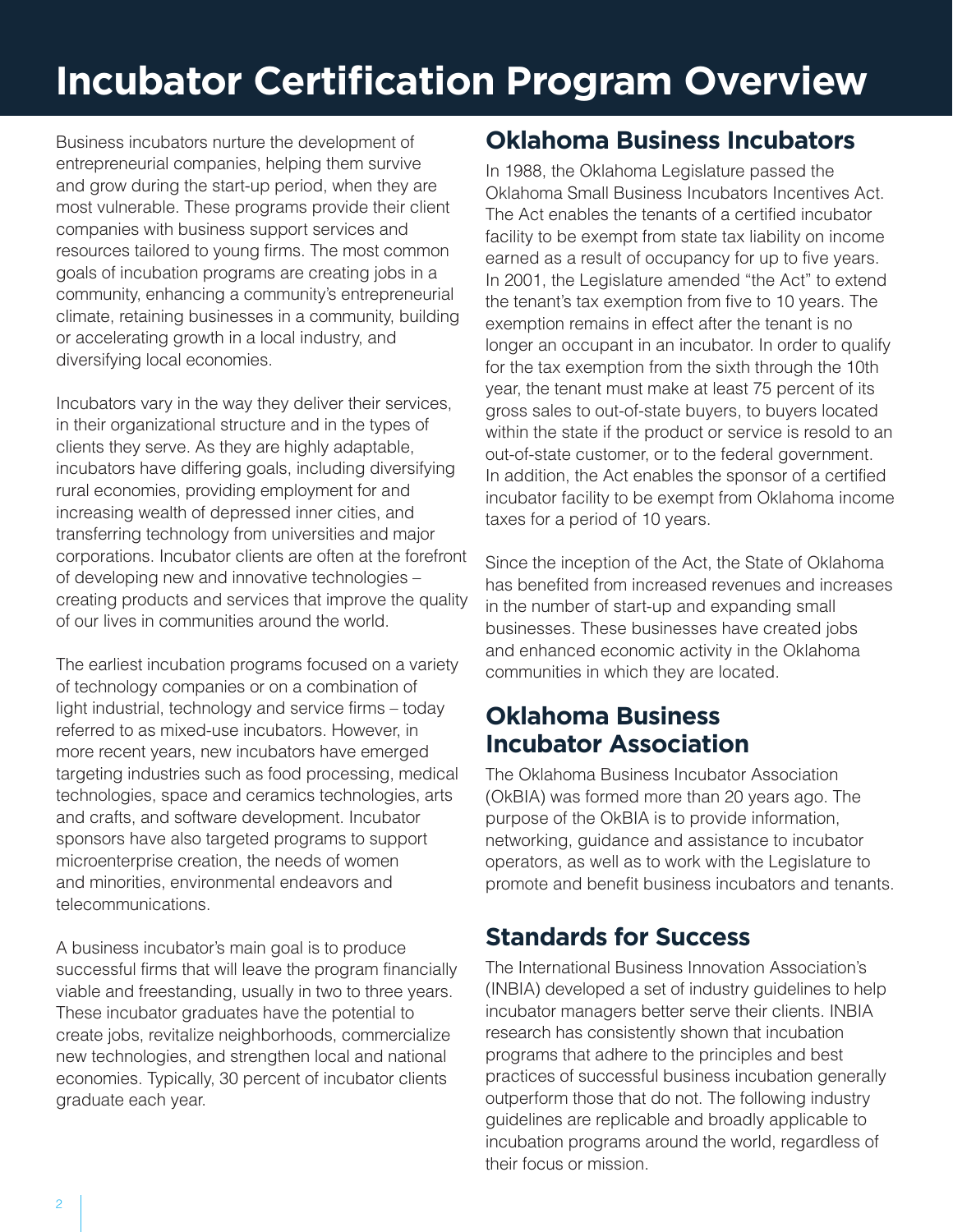### **The Best Incubators Provide Services Such As:**

- Flexible space and leases
- Office services and equipment
- An on-site incubator manager as a resource for business advice
- Exposure to a network of outside business and technical consultants, often providing accounting, marketing, engineering and legal advice
- Financing assistance
- Marketing assistance

#### **Characteristics of Model Business Incubation Programs:**

Commit to the two core principles of business incubation

Obtain consensus on a mission that defines the incubator's role in the community and develop a strategic plan containing quantifiable objectives to achieve the program mission

Structure for financial sustainability by developing and implementing a realistic business plan

Recruit and appropriately compensate management capable of achieving the mission of the incubator and having the ability to help companies grow

Build an effective board of directors committed to the incubator's mission and to maximizing management's role in developing successful companies

Prioritize management time to place the greatest emphasis on client assistance, including proactive advising and guidance that results in company success and wealth creation

Develop an incubator facility, resources, methods and tools that contribute to the effective delivery of business assistance to client firms and that address the developmental needs of each company

Develop stakeholder support, including a resource network, that helps the incubation program's client companies and supports the incubator's mission and operations

Maintain a management information system and collect statistics and other information necessary for ongoing program evaluation, thus improving a program's effectiveness and allowing it to evolve with the needs of the clients

In summary, successful business incubators operate as a business, have a positive impact on a community, and provide a nurturing environment, hands-on assistance and a variety of services for start-up and fledgling firms during their most vulnerable years. Research has shown that incubator companies are much more likely to grow into viable job-creating businesses than startups without such support.

### **Oklahoma Department of Commerce and Incubators**

The role of the Department of Commerce in the incubator process is to certify the incubators pursuant to O.S. Title 74 Section 5071-79 and convene critical partners to assure standards of excellence. It is the responsibility of the incubator owner to hire managers to manage and market their incubators and provide business services to their tenants.

As 2018 began, Oklahoma had 31 certified incubators. We certified one new incubator, Project 3810 in Oklahoma City. One incubator, Pontotoc Technology Center in Ada, closed in 2018 because the school decided to go a different direction with the space. As 2018 comes to a close, 31 certified small business incubators are operating in Oklahoma (see Appendix), with tenants ranging from small service companies to high-tech research and development operations and manufacturing entities.

During 2018, Oklahoma incubator managers were asked to complete a questionnaire to document their activities for the current reporting period. Based on the information received from the responding incubator managers, 119 small businesses are currently leasing space in Oklahoma's small business incubators. These incubator tenants provide 827 fulltime jobs.

Throughout the life of Oklahoma's Certified Small Business Incubator Program, a total of 979 small businesses have located in a small business incubator. Of those, 503 have graduated from the program and relocated to a larger facility and 257 of those companies have remained in the state. The businesses that remained in the state report they currently employ 2,122 people. Commerce believes the incubator program will continue to contribute significantly to Oklahoma's economy.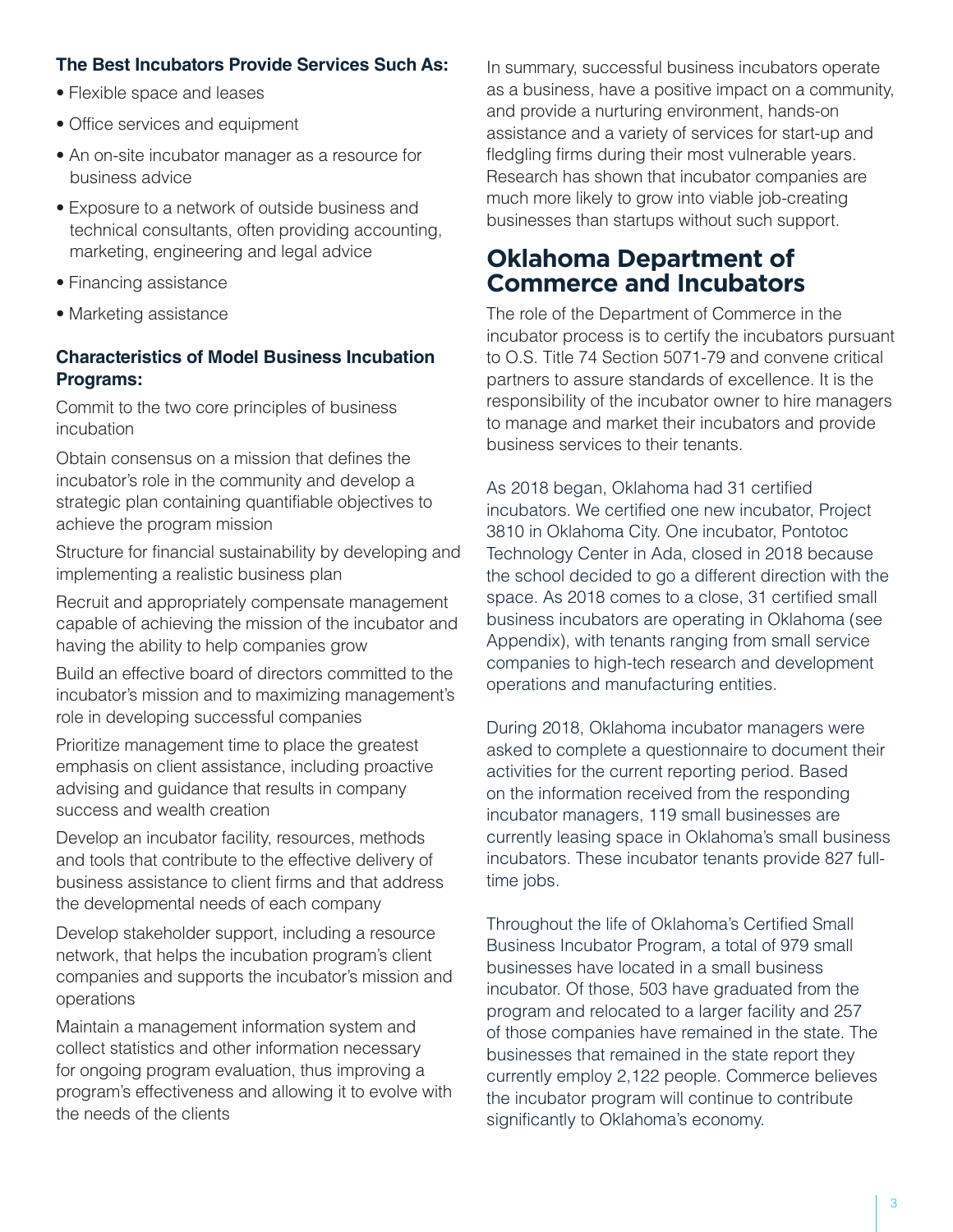## **Oklahoma Incubator Program Growth**

During 2018, Oklahoma incubator managers were asked to complete a questionnaire to document their activities for the current reporting period. Based on the information received from the responding incubator managers:





NUMBER OF SMALL BUSINESSES LOCATED IN INCUBATORS





These incubator graduates have the potential to create jobs, revitalize neighborhoods, commercialize new technologies, and strengthen local and national economies.



 $31\,$  certified small business incubators are operating in Oklahoma, with tenants ranging from small service companies to high-tech research and development operations.

 $979$  small businesses have located in a small business incubator, throughout the life of Oklahoma's Certified Small Business Incubator Program.

 $\mathsf{503}\,$  have graduated from the program or relocated to a larger facility.

 $2,122$  people are currently employed by 257 of the businesses that remained in the state.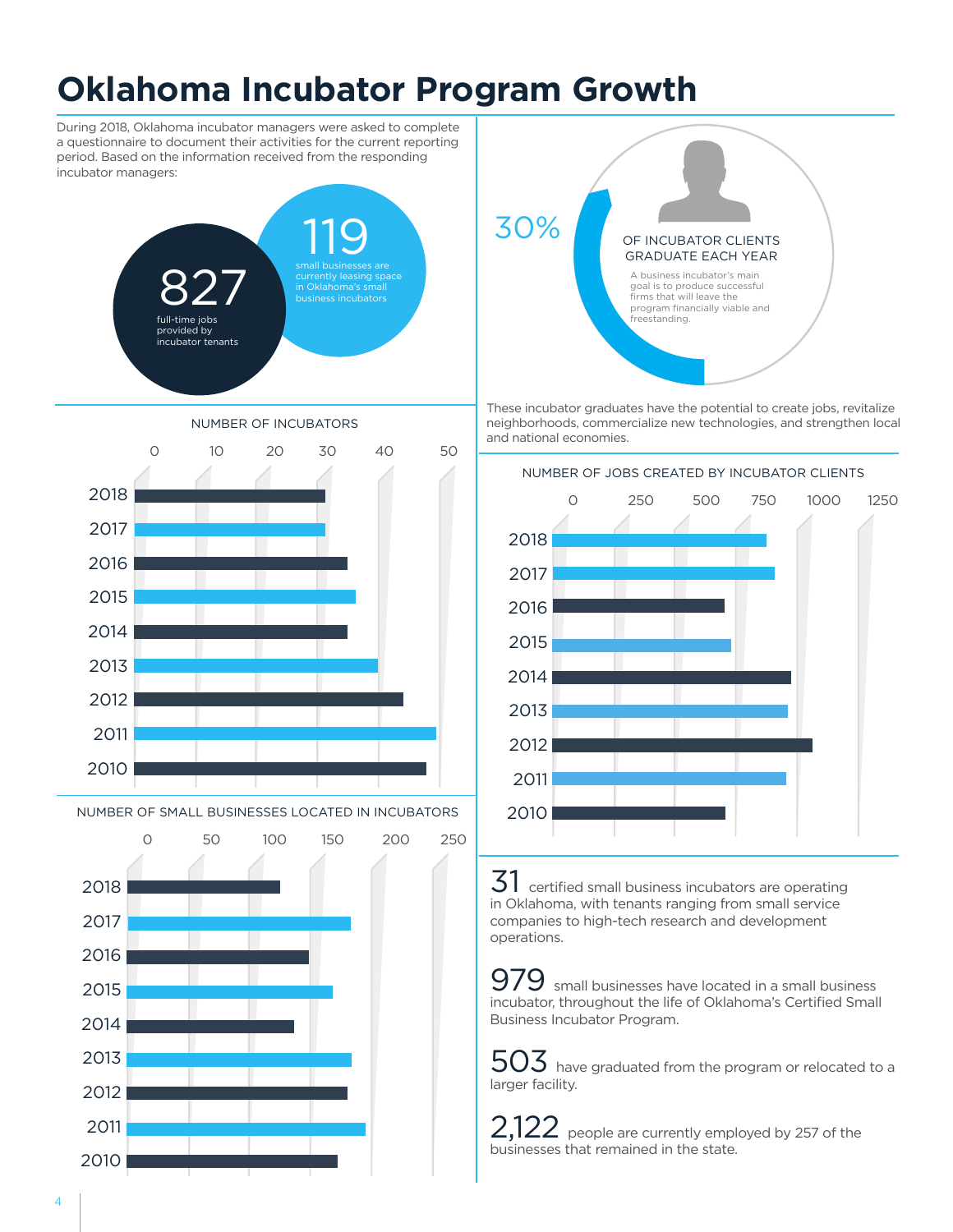# **Success Stories**

Oklahoma's incubators have many success stories. The examples below are just a few for 2018.

## **Purse Power, Inc.**

*Launch Pad FT Edmond, Okla.*

Purse Power is a resident client of Launch Pad FT which is a business incubator at the Francis Tuttle Career Technology Center in Edmond. Purse Power's mission is to help women use their massive purchasing power to create greater economic equality and safety for females of all ages. Their directory of women-owned and women-led businesses is rapidly becoming one of the largest of its kind in the world. By helping consumers find and buy from companies that actively support women and by working to create one of the largest funding streams in the country to reduce domestic violence, Purse Power is poised to shatter glass ceilings and change lives.

Since their admission into Launch Pad FT, Purse Power continues to define the market on how purchasing power can be used to drive positive change. During the summer of 2018, Purse Power participated in the Carnegie Mellon University MSIT eBusiness Technology Program. During this program, a team of some of the top e-commerce students in the country worked to help Purse Power identify ways to implement their mission as well as develop the initial prototype of their technology platform. The program was a tremendous success and led to the creation of a Purse Power Google Chrome Extension. This extension easily identifies companies that are womenowned or women-led while a consumer is shopping, from a desktop online. Users simply download the Google Chrome Extension and look for the Purse Power logo beside the companies and products that are led by women CEOs, or are 50 percent owned by women, or have at least 20 percent women on their board.

The creation of the extension provided the opportunity for Purse Power to partner with the National Coalition Against Domestic Violence (NCADV). For every download of the extension completed, Purse Power will send a donation to the NCADV to help provide education, services, and support to those affected by domestic violence.

Purse Power continues to utilize the resources and connections of Launch Pad FT to grow their business. For 2019, Purse Power will continue to refine their technology platform, increase the download and usage rates of their extension and gather data about consumers' ability to drive positive change by using their purchasing power. Their tagline says it all: Purse Power – We have it. Let's use it!

## **Coast Audio Video**

*Center for Emerging Technology and Entrepreneurial Studies (CETES) Lawton, Okla.*

Chris Coast, president and CEO of Coast Audio Video, has been a tenant of the CETES business incubator at Cameron University since April, 2016. Coast has more than 20 years of experience in the audio, video, and lighting industry. From the age of 15, Coast attended AV conferences, attained several technology certifications, and used his training to serve his local church. After taking a job at a local music store, he has helped produce local and national music and entertainment acts. Coast has gained knowledge and experience over the years to further his passion.

During its time in the incubator, Coast Audio Video has grown from an ambitious start-up to a now fully-fledged, flourishing company, providing a full range of services including design, service, and audio/video installation, surveillance, as well as pro lighting systems. The team is comprised of certified experts in the AV industry and strive to be on the cutting edge of technology to help achieve the company's mission statement..."Connecting people to your message."

Having matured to capacity within the CETES incubator, Coast Audio Video will now graduate to opening its first brick and mortar office, located in the heart of Lawton.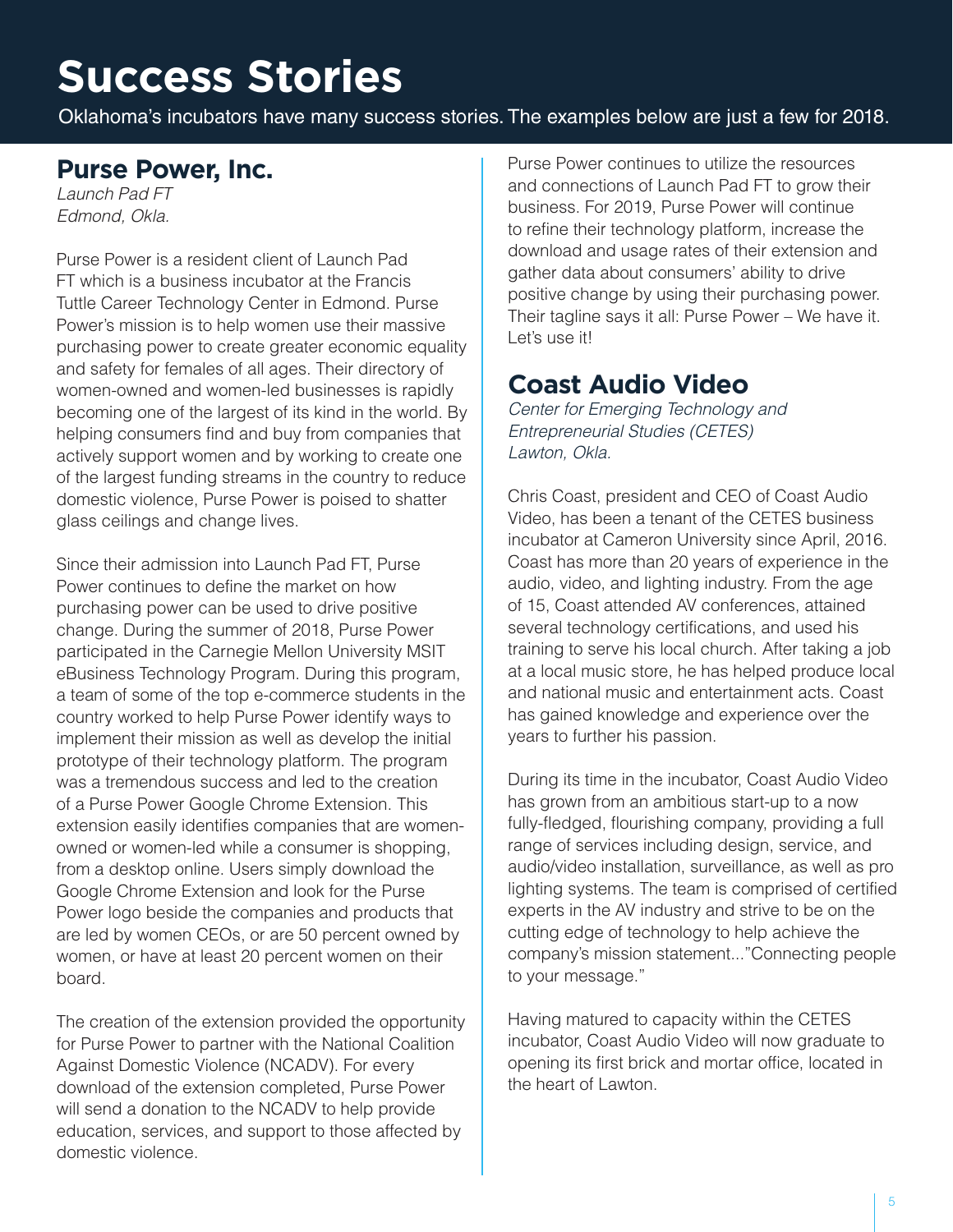## **Next Frontier, LLC**

*Startup 405 Norman, Okla.*

A Norman-based startup company, Next Frontier LLC, received nearly \$1 million dollars in funding from the U.S. Department of Defense through the Small Business Technology Transfer (STTR) program. Next Frontier LLC is focused on developing innovative software relevant to the design of next generation hypersonic vehicles. A hypersonic vehicle is a vehicle that travels at least four times faster than the speedof-sound, or greater than Mach 4. A hypersonic vehicle can be an airplane, spacecraft, etc. Dr. Prakash Vedula, founder and CEO of Next Frontier LLC, is a professor in the School of Aerospace and Mechanical Engineering at University of Oklahoma (OU). His journey into exploration of high-impact fundamental research and entrepreneurship for the benefit of the local community and the nation at large is sure to inspire other entrepreneurs in the OU community.

His startup focuses on development of fast and innovative algorithms for prediction of complex flow behavior relevant to hypersonic flows. Product innovations relevant to these algorithms will not only enable efficient design of hypersonic vehicles but will also fill an important need in the context of national security. From recent news and events around the world, it appears that there has been increased emphasis to strengthen the U.S. position in global hypersonic battlespace and Dr. Vedula believes that his company's product could be a key player in this context.

At a community level, Dr. Vedula believes there is a great opportunity to make an impact in the state of Oklahoma and the environment for entrepreneurship is promising in Norman. He believes that such an entrepreneurship friendly environment could not have been possible without the visionary efforts of many leaders in the university and local community. His company has close collaborations with the OU Gallogly College of Engineering and Tom Love Innovation Hub, Norman Economic Development Coalition and University of Illinois, Urbana-Champaign.

"Dr. Vedula's intellectual leadership, energy, and enthusiasm are emblematic of the growing innovation

ecosystem we are creating at the University of Oklahoma," said Daniel Pullin, dean of Michael F. Price College of Business OU. "His engagement with the Tom Love Innovation Hub and other collaborators is catalyzing the future economy of Oklahoma and advancing the global competitiveness of the nation."

Next Frontier LLC is part of a business incubator program, Startup 405, operated by the Norman Economic Development Coalition (NEDC).

"It is exciting to see the results of our joint efforts to cultivate entrepreneurial activity materialize through success stories such as Next Frontier LLC," said Maureen Hammond, Vice President of NEDC. "Dr. Vedula's leadership and commitment to research and development of his innovative products will have a considerable impact within the state of Oklahoma and nation, yielding job, knowledge and wealth creation."

## **Quest RTS**

*Meridian Tech. Center for Business Development Stillwater, Okla.*

Chandler's Acord Transportation dispatches dozens of trucks each day to transport materials across Oklahoma such as fertilizers, propane, butane, asphalt, road oils and more. Until last year, the task of dispatching drivers, logging their deliveries and preparing invoices had been a time-consuming, labor-intensive activity. The firm began using a beta version of a new software called Land Traffic Control developed by Stillwater's Quest RTS specifically to automate the trucking industry's daily dispatch challenge.

Quest RTS – for Remote Technical Services – was founded in 2017 and released a beta version of the Land Traffic Control software in July of that year. The public version of the software went live at the end of July 2018.

"A lot of the smaller trucking companies are pretty analog on how they dispatch," said Tony Payne, Quest RTS founder and CEO. "They have dispatchers receiving calls, writing down loads that customers want transported, then calling truck drivers with their dispatch.' Once the delivery is completed, drivers call back to the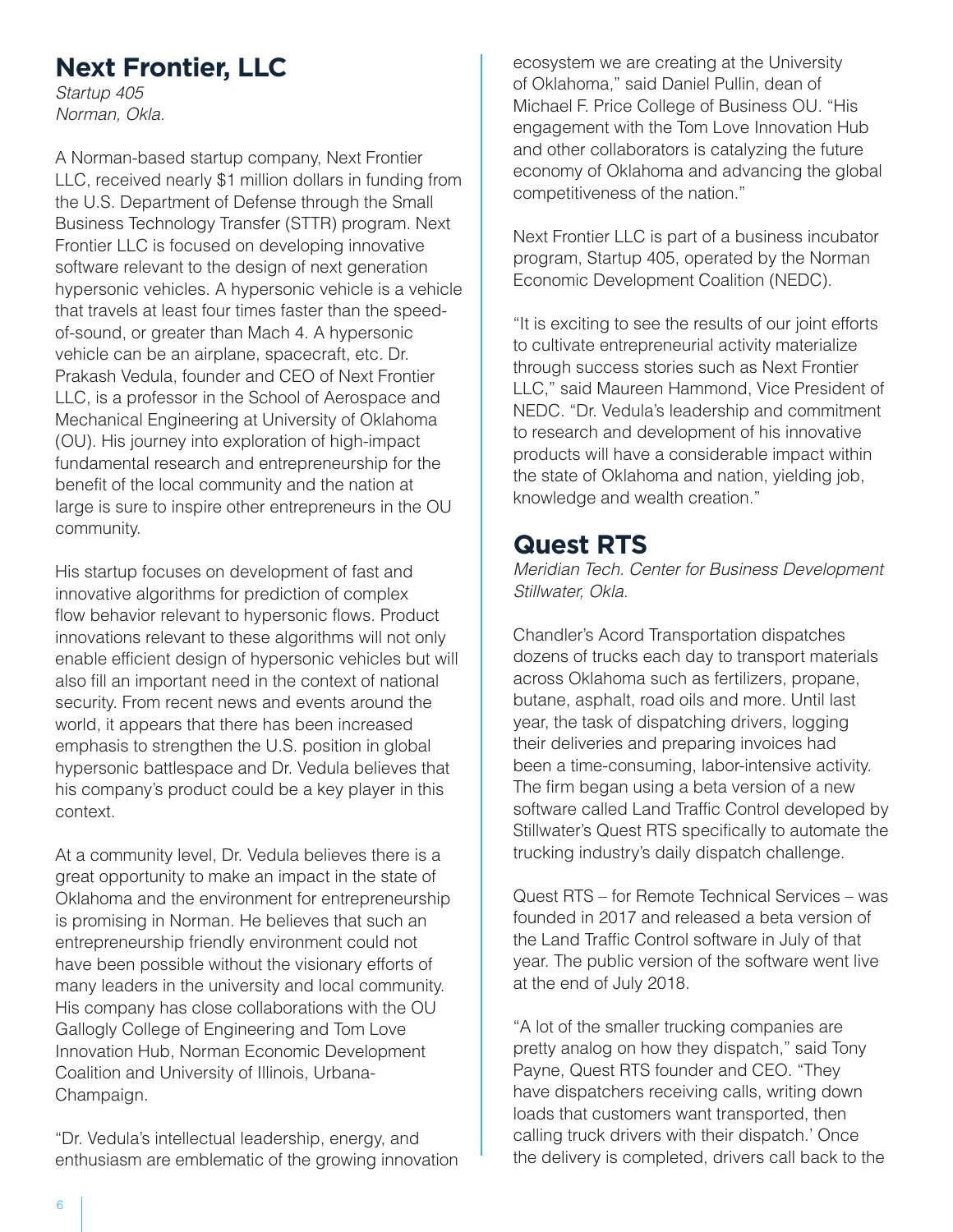office with the bill of lading on what they delivered, the number of gallons used on the run and the hours they spent on the road. Office staff writes down the numbers, then attempt to create an invoice in a timely manner. When there are so many truck drivers and so few dispatchers, it becomes a bottleneck," Payne said.

Land Traffic Control provides digital alerts to drivers via mobile devices. Payne describes it as an enterprise resource planning (ERP) software.

"They get their loads, we know when they've accepted a load, and as soon as they complete a load and enter the gallons, the back office knows in seconds that the load is complete and has all the information."

"After our first batch went in automatically, we got a call from the CFO at Acord Transportation telling us that we absolutely knocked it out of the park," Payne said. "He was just ecstatic."

Lee Durbin, Acord Transportation's chief financial officer said, "Using Land Traffic Control, we have streamlined our work flow and eliminated a ton of busy work."

For the past year, Quest RTS has been headquartered at the business incubator on the campus of the Meridian Technology Center. Payne describes it as a collegial atmosphere in which he can bounce ideas and challenges off of fellow entrepreneurs.

"This has been amazing for us," Payne said of the incubator experience. "There are so many brilliant and bright people here. It's nice not to be on an island by yourself."

Brad Rickelman is assistant director of the incubator, which is formally known as the Center for Business Development.

"Tony came to us with this great idea and is going gangbusters on it," Rickelman said. "But in terms of being a businessman, he was just flailing."

The incubator staff and fellow entrepreneurs offer assistance and feedback that a small business such as Quest RTS might not otherwise afford. "We are trying to assist them in becoming a better manager, a better owner, a better business person

and that's what's going to make them successful," Rickelman said.

In addition to the Land Traffic Control software, Quest also developed a companion scanning software and a "dashboard" that permits users to track all their drivers, deliveries and other critical information in real time.

News of the Quest RTS innovation traveled quickly across the trucking industry as people began to hear about the successful beta test and automation features built into the software.

"We are actually starting to get cold calls," Payne said. "They are hearing about our software and integration. I just think word-of-mouth and community is going to be great for us."

## **XRG Technologies**

*The Forge Tulsa, Okla.*

In 2017, XRG joined The Forge business incubator in downtown Tulsa with hopes of learning how to successfully launch and grow a business.

Focusing on fired equipment, XRG delivers advanced engineering and procurement solutions to the power, refining and petrochemical industries.

Since its incubator graduation in 2018, the company has grown by 66 percent in personnel and has acquired business from companies such as ExxonMobil, Chevron, Valero, Suncor and the likes. XRG's first-year revenues reached nearly \$1 million with the help of the Forge and its fantastic mentors. Through the Forge's programming, XRG acquired business acumen and resources that are helping the company grow tenfold over the next few years bringing in millions of dollars to the Oklahoma and Tulsa economy.

XRG now employs 10 engineering professionals and is currently in the process of hiring four more. The company has already outgrown its first office space (outside the business incubator) and is now looking for larger offices to accommodate the anticipated growth.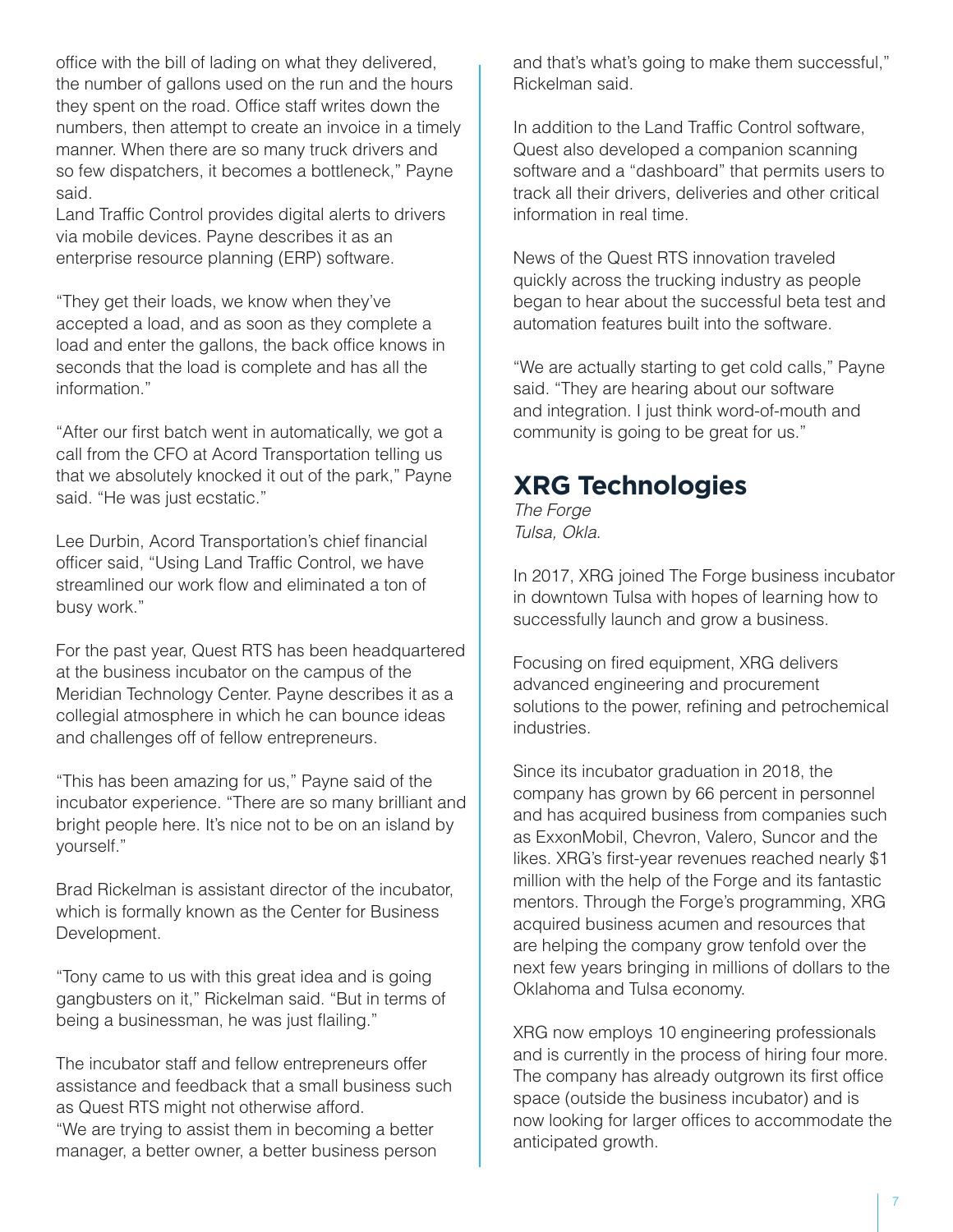

Number of incubators in the area #

┯.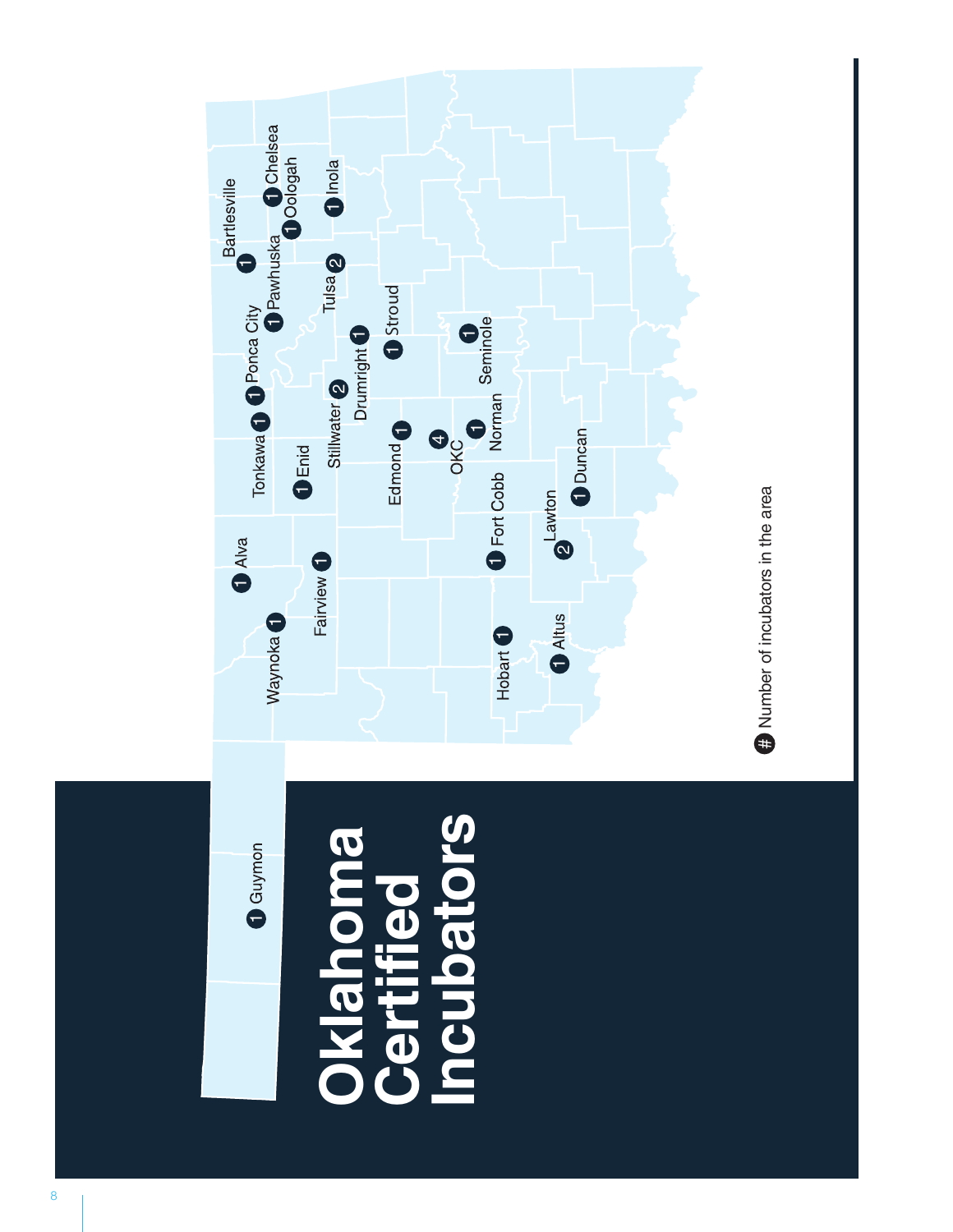|                                                                                                          |                     |                                                 |                           |                                                         |                     | <b>Support Services Offered</b> |                             |                         |                    |                                                                                            |  |
|----------------------------------------------------------------------------------------------------------|---------------------|-------------------------------------------------|---------------------------|---------------------------------------------------------|---------------------|---------------------------------|-----------------------------|-------------------------|--------------------|--------------------------------------------------------------------------------------------|--|
| <b>Incubator</b>                                                                                         | <b>Location</b>     | Type of<br><b>Businesses</b><br><b>Targeted</b> | <b>Tenant</b><br>Capacity | <b>Current</b><br><b>Number</b><br>of<br><b>Tenants</b> | Computer<br>Network | Phone<br>Service                | <b>Business</b><br>Planning | Assistance<br>Marketing | Conference<br>Room | <b>Other Services</b><br><b>Provided</b>                                                   |  |
| Southwest Technology<br><b>Center Business</b><br><b>Incubator</b>                                       | <b>Altus</b>        | Aviation<br>Mfg. and<br><b>General Usel</b>     | $\overline{1}$            | $\overline{0}$                                          | $\times$            | $\times$                        | $\sf X$                     | $\sf X$                 | $\mathsf X$        |                                                                                            |  |
| Northwest Technology<br><b>Center Small Business</b><br>Incubator                                        | Alva                | Mfg./ Mixed<br>Use                              | $\overline{c}$            | $\Omega$                                                | X                   | $\times$                        | $\times$                    | $\times$                | $\times$           |                                                                                            |  |
| <b>Tri-County Technology</b><br><b>Center Business</b><br><b>Assistance Center</b>                       | <b>Bartlesville</b> | Mfg./Mixed<br>Use                               | 12                        | $\overline{4}$                                          | $\mathsf X$         |                                 | $\overline{X}$              | $\sf X$                 | $\overline{X}$     | Internet access.<br>Mail/message service,<br>shared copier and fax,<br>business counseling |  |
| <b>RCIDA (Rogers County</b><br>Industrial Development<br>Authority) NE Tech<br><b>Business Incubator</b> | Chelsea             | Mfg./Mixed<br>Use                               | $\mathbf{1}$              | 1                                                       |                     |                                 | Χ                           | $\times$                | $\times$           | Training, safety classes<br>through NE Tech                                                |  |
| Central Oklahoma<br><b>Business &amp; Job</b><br>Development<br>Corporation                              | Drumright           | Mfg./Mixed<br>Use                               | $\overline{2}$            | 1                                                       |                     |                                 | $\overline{X}$              | $\overline{X}$          | $\overline{X}$     |                                                                                            |  |
| Duncan Center for<br><b>Business Development</b>                                                         | Duncan              | Advanced<br>Mfg.                                | 22                        | 7                                                       | $\times$            | $\times$                        | Χ                           | $\times$                | $\times$           |                                                                                            |  |
| <b>Francis Tuttle</b><br>The Launch Pad                                                                  | Edmond              | <b>Mixed Use</b>                                | 12                        | $\overline{7}$                                          | $\overline{X}$      |                                 | $\mathsf X$                 | $\mathsf X$             | $\mathsf X$        |                                                                                            |  |
| Strate Center for<br><b>Business Development</b>                                                         | Enid                | Mixed Use                                       | 12                        | 6                                                       |                     |                                 | $\times$                    | X                       | Χ                  | Coaching, training and<br>goverment contracting<br>assistance                              |  |
| <b>Major County</b><br>Economic<br>Development<br><b>Business Incubator</b>                              | Fairview            | Mfg./Mixed<br>Use                               | 6                         | 3                                                       | $\overline{X}$      | $\overline{X}$                  | $\overline{X}$              | $\overline{X}$          | $\mathsf X$        | Business guidance,<br>legal and insurance<br>advice, fax, copy,<br>secretarial assistance  |  |
| Caddo Kiowa Business<br>Development Center                                                               | Fort Cobb           | Mfg./Mixed<br>Use                               | $\overline{4}$            | $\mathbf{2}$                                            | $\mathsf X$         | $\times$                        | $\times$                    | $\mathsf X$             | X                  | <b>OBAN</b> coordinator<br>on site                                                         |  |
| Artist Incubation, Inc.                                                                                  | Guymon              | <b>Artists</b>                                  | $\overline{c}$            | 1                                                       | $\mathsf{X}$        | $\mathsf{X}$                    | $\mathsf X$                 | $\mathsf X$             | $\mathsf X$        | Gallery space, openings                                                                    |  |
| <b>Hobart Economic</b><br>Development Authority<br><b>Business Incubator</b>                             | Hobart              | Mfg./Mixed<br>Use                               | 5                         | 1                                                       | Χ                   | X                               | $\mathsf X$                 | $\mathsf X$             | X                  | Financing                                                                                  |  |
| RCIDA / NE Tech<br><b>Business Incubator</b>                                                             | Inola               | Mfg./Mixed<br>Use                               | 6                         | $\overline{2}$                                          |                     |                                 | $\mathsf{X}$                | $\mathsf X$             | $\mathsf X$        | Shared fax and copier                                                                      |  |
| Center for Emerging<br>Technology and<br><b>Entrepreneurial Studies</b><br>- Cameron University          | Lawton              | Technology<br>-based                            | 8                         | $\overline{7}$                                          | $\times$            | $\times$                        | X                           | $\times$                | X                  | Students, interns,<br>faculty, video<br>conferencing, printing,<br>printer/copier/scanner  |  |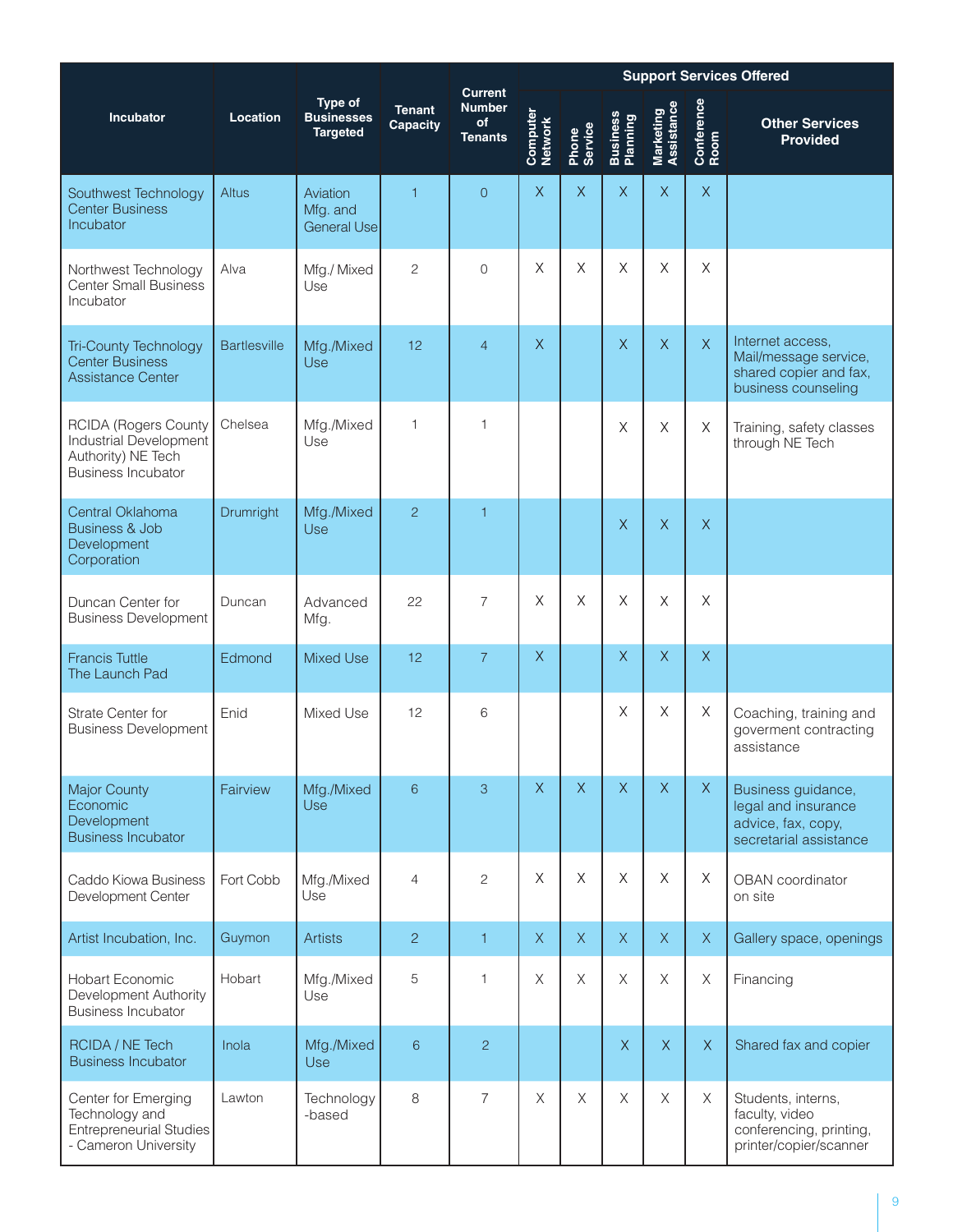|                                                                                   |                  |                                                    |                                  |                                                         | <b>Support Services Offered</b> |                         |                             |                         |                    |                                                                                                          |
|-----------------------------------------------------------------------------------|------------------|----------------------------------------------------|----------------------------------|---------------------------------------------------------|---------------------------------|-------------------------|-----------------------------|-------------------------|--------------------|----------------------------------------------------------------------------------------------------------|
| <b>Incubator</b>                                                                  | Location         | Type of<br><b>Businesses</b><br><b>Targeted</b>    | <b>Tenant</b><br><b>Capacity</b> | <b>Current</b><br><b>Number</b><br>of<br><b>Tenants</b> | Computer<br>Network             | Phone<br>Service        | <b>Business</b><br>Planning | Marketing<br>Assistance | Conference<br>Room | <b>Other Services</b><br><b>Provided</b>                                                                 |
| <b>Great Plains</b><br><b>Technology Center</b>                                   | Lawton           | <b>Mixed Use</b>                                   | 24                               | 15                                                      |                                 |                         | $\mathsf X$                 | $\overline{X}$          | $\bar{\mathsf{X}}$ | <b>Business strategy</b><br>financial management                                                         |
| Startup 405<br>(formerly eTec)                                                    | Norman           | Technology<br>-based                               | 6                                | 3                                                       | X                               |                         | $\mathsf X$                 | X                       | X                  |                                                                                                          |
| <b>Acorn Growth</b><br>Companies                                                  | Oklahoma<br>City | Aerospace<br>& Defense                             | 10                               | 3                                                       | $\overline{X}$                  | $\overline{X}$          | $\overline{X}$              | $\overline{X}$          | $\mathsf X$        | Financial planning,<br>business development<br>and capital                                               |
| Moore Norman<br><b>Technology Center</b><br><b>Business Development</b><br>Center | Oklahoma<br>City | Mfg./Mixed<br>Use                                  | $\overline{7}$                   | 4                                                       |                                 | $\mathsf{X}$            | $\chi$                      | $\mathsf{X}% _{0}$      | $\mathsf X$        | Business guidance and<br>support, event<br>promotion, financing,<br>conference center                    |
| Project 3810                                                                      | Oklahoma<br>City | <b>Mixed</b><br>Use                                | 6                                | $\overline{c}$                                          | $\mathsf X$                     |                         | $\mathsf X$                 | $\overline{X}$          | $\mathsf{X}% _{0}$ | Paint Booth                                                                                              |
| The Catbird Seat<br><b>UCO</b>                                                    | Oklahoma<br>City | Mfg./Mixed<br>Use                                  | 6                                | 0                                                       |                                 | $\overline{\mathsf{X}}$ | X                           | Χ                       | X                  | Business guidance and<br>support, event<br>promotion, financing,<br>conference center                    |
| RCIDA / NE Tech<br><b>Business Incubator</b>                                      | Oologah          | Mfg./Mixed<br><b>Use</b>                           | $\overline{c}$                   | $\overline{2}$                                          |                                 |                         | $\mathsf X$                 | $\overline{X}$          | $\mathsf{X}% _{0}$ | Training, safety classes<br>through NE Tech                                                              |
| Tri-County Technology<br>Center Pawhuska<br>Incubator                             | Pawhuska         | Mixed<br>Use                                       | 12                               | 5                                                       | $\mathsf X$                     |                         | $\mathsf X$                 |                         | X                  | Business guidance and<br>support, event<br>promotion, financing,<br>conference center                    |
| Pioneer Technology<br>Center                                                      | Ponca<br>City    | Service<br>and<br>LightMfg.                        | $\overline{7}$                   | 3                                                       |                                 |                         | $\overline{X}$              | $\overline{X}$          | $\mathsf{X}$       | Color copier, fax<br>machine, receptionist<br>on site management<br>counseling, free<br>business classes |
| Seminole Business<br>Development Center                                           | Seminole         | Mixed Use                                          | $\overline{c}$                   | $\mathbf{2}$                                            |                                 | $\chi$                  | $\mathsf X$                 | Χ                       | X                  |                                                                                                          |
| Meridian Technology<br><b>Center for Business</b><br>Development                  | Stillwater       | Technology<br>or Innovative<br>Process/<br>Service | 15                               | 15                                                      | $\bar{X}$                       | $\overline{X}$          | $\bar{X}$                   | $\overline{\mathsf{X}}$ | $\bar{X}$          | Website development,<br>seed capital assistance,<br>metnoring shared<br>receptionist and<br>clerical     |
| Accelerate OSU                                                                    | Stillwater       | OSU<br>Student-Led<br>Ventures                     | 20                               | 11                                                      | X                               | $\mathsf X$             | $\mathsf X$                 | X                       | $\times$           | Accounting and legal<br>services, grant writing<br>assistance and offer<br>funding assistance.           |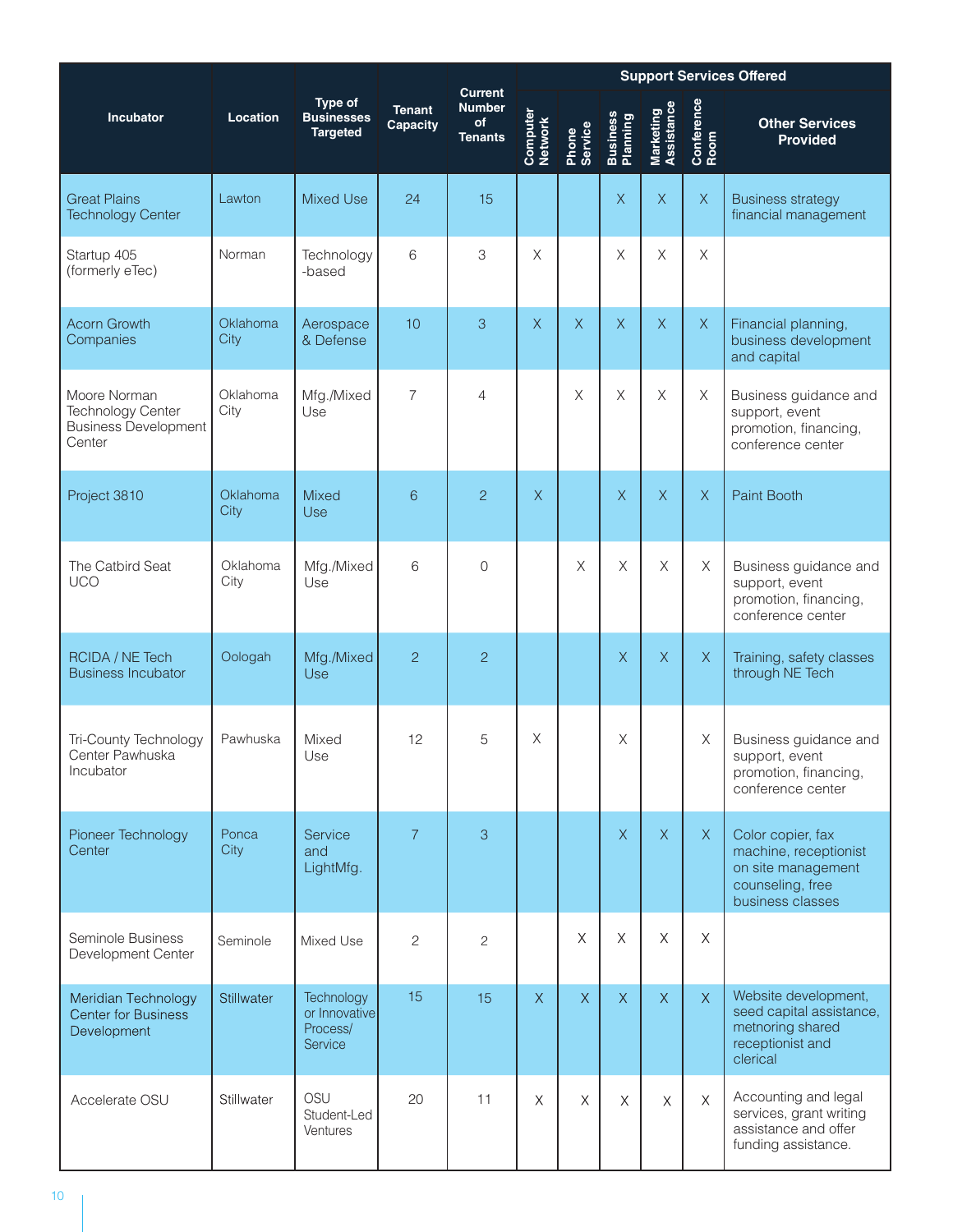|                                                                        |          | <b>Type of</b><br><b>Businesses</b><br><b>Targeted</b> | <b>Tenant</b><br>Capacity | <b>Current</b><br><b>Number</b><br>of<br><b>Tenants</b> | <b>Support Services Offered</b> |                  |                             |                         |                    |                                                                                                                               |  |
|------------------------------------------------------------------------|----------|--------------------------------------------------------|---------------------------|---------------------------------------------------------|---------------------------------|------------------|-----------------------------|-------------------------|--------------------|-------------------------------------------------------------------------------------------------------------------------------|--|
| <b>Incubator</b>                                                       | Location |                                                        |                           |                                                         | Computer<br>Network             | Phone<br>Service | <b>Business</b><br>Planning | Marketing<br>Assistance | Conference<br>Room | <b>Other Services</b><br><b>Provided</b>                                                                                      |  |
| Central Oklahoma<br><b>Business and Job</b><br><b>Development Corp</b> | Stroud   | Mfg.                                                   | 1                         | 1                                                       |                                 |                  | $\overline{X}$              | $\overline{X}$          |                    |                                                                                                                               |  |
| <b>Tonkawa Business</b><br>Incubator LLC                               | Tonkawa  | Mfg./Mixed<br>Use                                      | $\overline{4}$            |                                                         | X                               | $\times$         | X                           |                         | X                  |                                                                                                                               |  |
| <b>Hemphill Create</b>                                                 | Tulsa    | Mfg.                                                   | 10                        | 6                                                       |                                 |                  | $\overline{\mathsf{X}}$     | $\overline{X}$          | X                  | Industrial warehouse /<br>manufacturing space and<br>services such as cutting<br>steel and forklift<br>operationg for tenants |  |
| The Forge                                                              | Tulsa    | <b>High Growth</b><br>Mfg./Energy/<br>Tech             | 6                         | 3                                                       |                                 |                  | X                           | X                       | $\times$           | Milestone management,<br>mentoring, business<br>coaching                                                                      |  |
| Northwest Tech Small<br><b>Business Incubator</b>                      | Waynoka  | Mfg.                                                   | $\overline{2}$            | 1                                                       |                                 |                  | $\sf X$                     | X                       | $\sf X$            |                                                                                                                               |  |